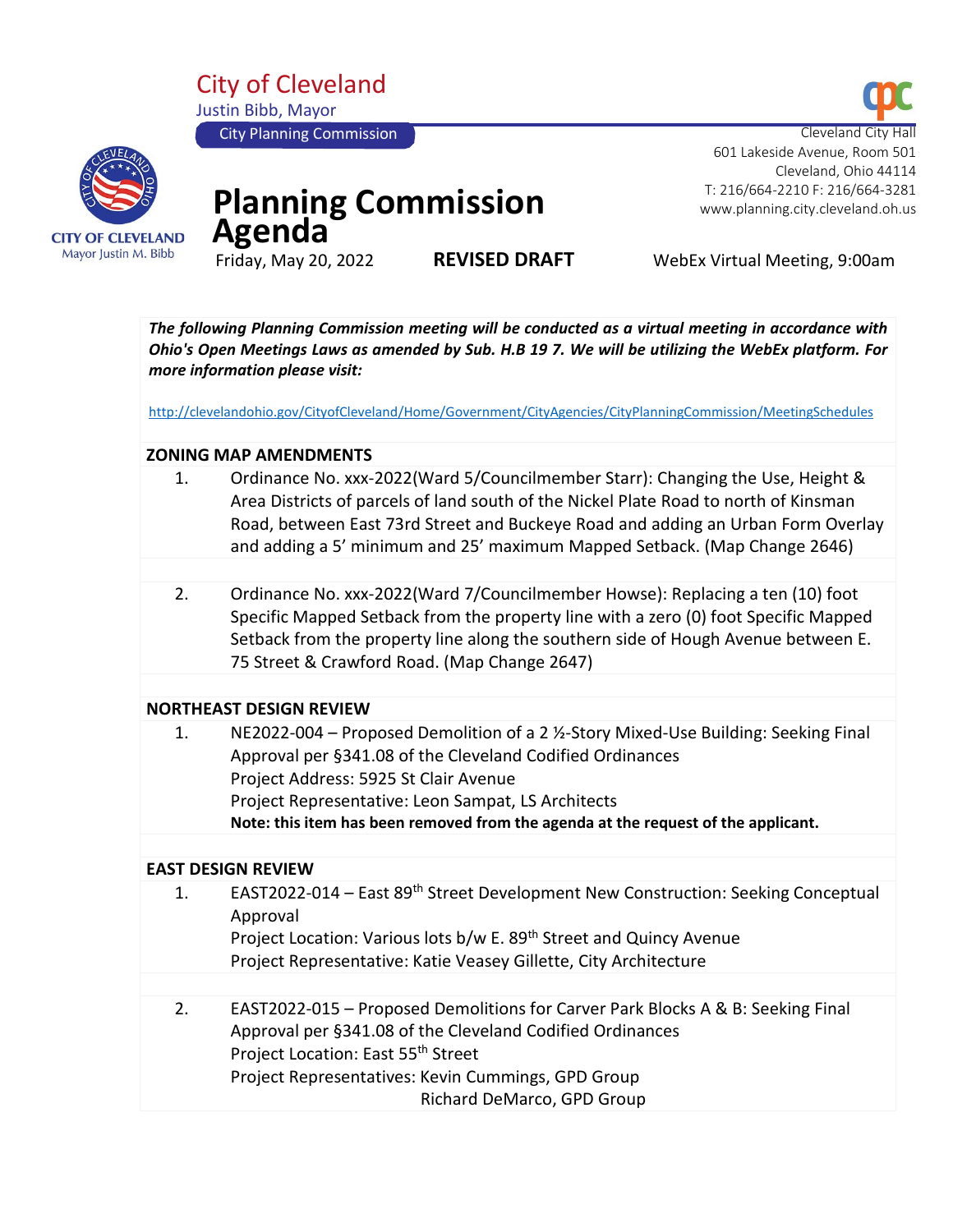

| <b>SOUTHEAST DESIGN REVIEW</b> |                                                                                                                                                                                                                                                                                                                                                                                    |  |  |  |  |
|--------------------------------|------------------------------------------------------------------------------------------------------------------------------------------------------------------------------------------------------------------------------------------------------------------------------------------------------------------------------------------------------------------------------------|--|--|--|--|
| 1.                             | SE2022-008 - Proposed Demolition: Seeking Final Approval per §341.08 of the<br><b>Cleveland Codified Ordinances</b><br>Project Address: 3514 East 143rd Street<br>Project Representative: Steven Billington, CCLRC                                                                                                                                                                 |  |  |  |  |
|                                |                                                                                                                                                                                                                                                                                                                                                                                    |  |  |  |  |
|                                | <b>EUCLID CORRIDOR DESIGN REVIEW</b>                                                                                                                                                                                                                                                                                                                                               |  |  |  |  |
| $\mathbf{1}$ .                 | EC2022-009 - Proposed Demolition of a 2-Story Apartment Building: Seeking Final<br>Approval per §341.08 of the Cleveland Codified Ordinances<br>Project Addresses: 10713-10723 Cedar Avenue<br>Project Representative: Steve Jennings, LDA Architects<br>Note: the Planning Commission Tabled this project on April 1, 2022.                                                       |  |  |  |  |
|                                |                                                                                                                                                                                                                                                                                                                                                                                    |  |  |  |  |
| 2.                             | EC2022-010 - UCI Development   Stokes West New Construction: Seeking Schematic<br>Design Approval<br>Project Location: NW corner of Cedar Avenue and Stokes Blvd.<br>Project Representatives: Steve Jennings, LDA Architects<br>Elise Yablonsky, University Circle Inc.<br>Dominick Durante, LDA Architects<br>Note: the Planning Commission Tabled this project on April 1, 2022. |  |  |  |  |
|                                |                                                                                                                                                                                                                                                                                                                                                                                    |  |  |  |  |
| 3.                             | EC2022-013 – East 71 <sup>st</sup> Street Park: Seeking Final Approval<br>Project Location" East 71 <sup>st</sup> Street and Chester Avenue<br>Project Representative: Karis Tzeng, MidTown Cleveland<br>Note: this project has been removed from the agenda on the advice of staff.                                                                                               |  |  |  |  |
|                                |                                                                                                                                                                                                                                                                                                                                                                                    |  |  |  |  |

## **DOWNTOWN | FLATS DESIGN REVIEW**

|  | DF2022-030 - Erieview Tower Tenants Signage: Seeking Final Approval |
|--|---------------------------------------------------------------------|
|  | Project Address: 1301 East 9th Street                               |
|  | Project Representative: Jessica Ruff, Ruff Neon Sign                |
|  |                                                                     |

### **NEAR WEST DESIGN REVIEW**

| 1. | NW2022-002 - MetroHealth Campus Transformation Update: Seeking Final Approval     |
|----|-----------------------------------------------------------------------------------|
|    | Project Address: 2500 MetroHealth Drive                                           |
|    | Project Representative: Walter Jones, MetroHealth                                 |
|    | Note: the Planning Commission granted this project Conceptual Approval (including |
|    | Approval for two proposed demolitions) on May 6, 2022.                            |
|    |                                                                                   |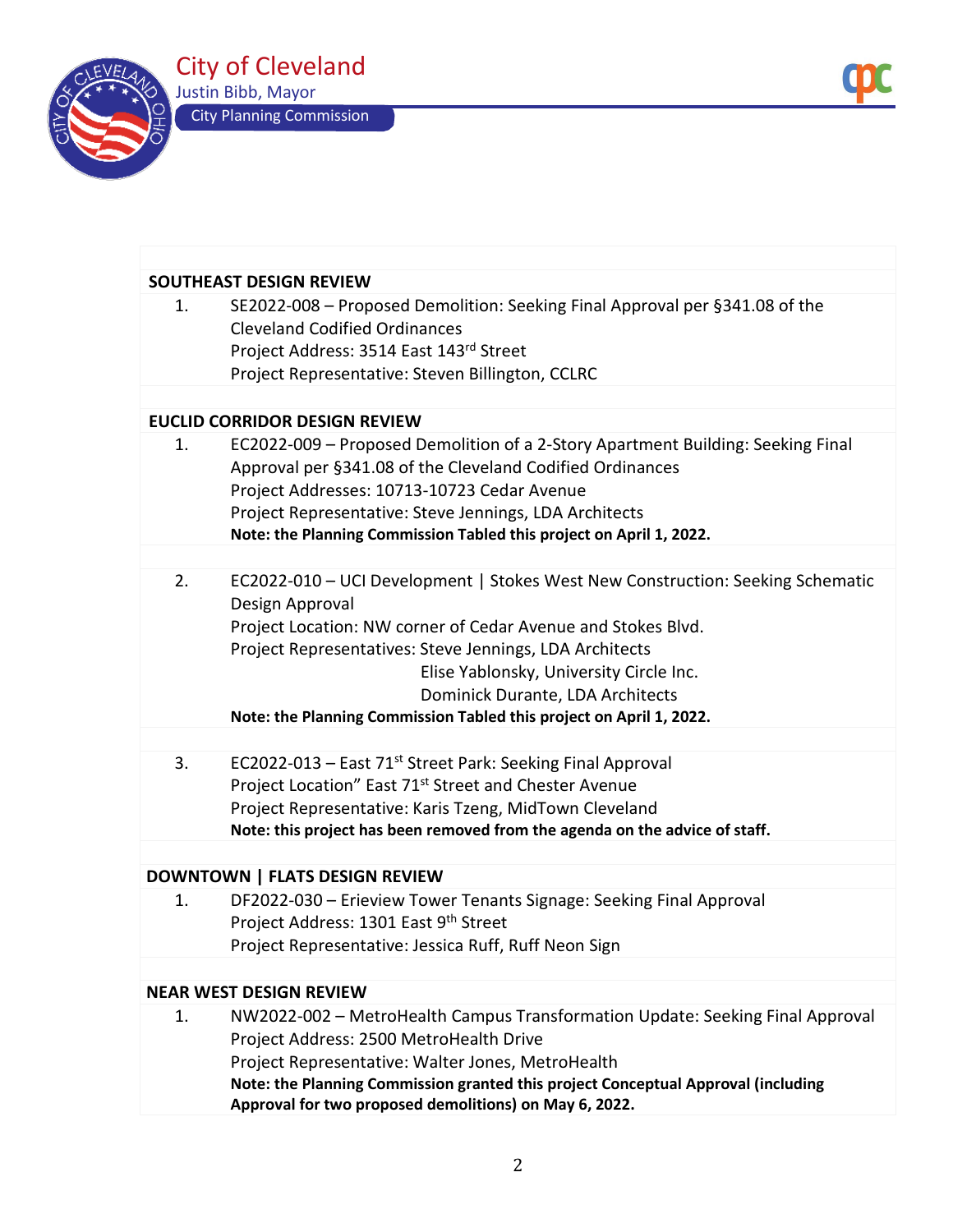

#### **MANDATORY REFERRALS**

- 1. Ordinance No. xxx-2022(Ward 14/Councilmember Santana; by departmental request): Authorizing the Director of the Mayor's Office of Capital Projects to accept from the MetroHealth System, Standard Highway Easements for public roadway improvements which encroach on MetroHealth System property. 2. Ordinance No. xxx-2022(Ward 3/Councilmember McCormack; Ward 5/Councilmember Starr; Ward 7/Councilmember Howse; by departmental request): Authorizing the Director of the Mayor's Office of Capital Projects to apply for and accept Issue 1 grant assistance to enter into one or more contracts in the making of the improvement of repaving Payne Avenue from East 13<sup>th</sup> Street to East 30<sup>th</sup> Street; to enter into one or more Professional Service contracts; to enter into agreements with private utilities and to accept funds; to enter into agreements and to accept
	- funds from NEORSD and GCRTA; to authorize the Division of Purchasing and Supplies to acquire, accept, and record all land necessary in the making of the public improvement, including but not limited to gift, fee simple acquisitions, temporary easements, permanent easements, and work agreements; to add any and all funds as authorized by the Director of Finance.
	- 3. Ordinance No. xxx-2022(Ward 10/Councilmember Hairston; by departmental request): Granting consent to the Director of the Ohio Department of Transportation to construct the improvement on Euclid Avenue (US-6) from the East Cleveland Corporation Line (Ivanhoe Road) to the Euclid Corporation Line; to cause payment to ODOT for the local share in the estimated amount of \$1,089,670 from any and all funds as authorized by the Director of Finance; to authorize the Director of Capital Projects to enter into one or more agreements as necessary to make the improvement.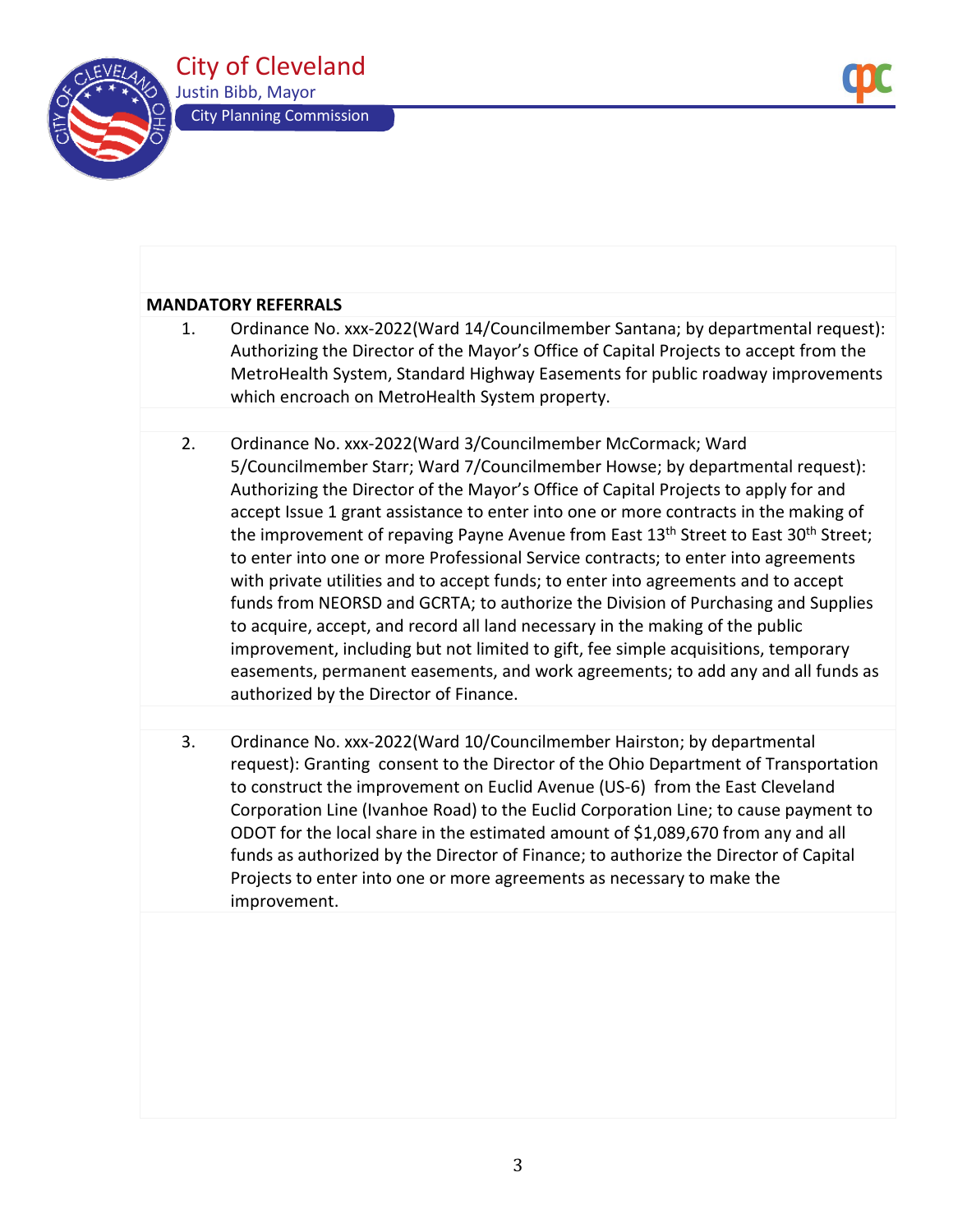

- 4. Ordinance No. xxx-2022(Ward 5/Councilmember Starr; Ward 6/Councilmember Griffin): Authorizing the Director of the Mayor's Office of Capital Projects to apply for and accept Issue 1 grant assistance to enter into one or more contracts in the making of the improvement of rehabilitating Carnegie Avenue from East 55<sup>th</sup> Street to East 79<sup>th</sup> Street; to enter into one or more Professional Service contracts; to enter into agreements with private utilities and to accept funds; to enter into agreements and to accept funds from NEORSD, Railroads and GCRTA; to authorize the Division of Purchasing and Supplies to acquire, accept, and record all land necessary in the making of the public improvement, including but not limited to gift, fee simple acquisitions, temporary easements, permanent easements, and work agreements; to add any and all funds as authorized by the Director of Finance.
- 5. Ordinance No. xxx-2022(Ward 1/Councilmember Jones; by departmental request): Authorizing the Director of the Department of Public Works to enter into one or more agreements with the Cuyahoga County Land Reutilization Corporation to apply for, accept, and expend Ohio Department of Development Building Demolition and Site Revitalization Program reimbursement grant funds for demolition of the John F. Kennedy Recreation Center located on the campus of the former John F. Kennedy High School at 17300 Harvard Avenue and to enter into one or more agreements with the Cleveland Municipal School District (CMSD) to use said grant funds and/or other City funding for the demolition of the John F. Kennedy Recreation Center by CMSD in an amount not to exceed \$1,620,000.
- 6. Ordinance No. xxx-2022(Citywide; by departmental request): Authorizing the Director of Capital Projects, the Director of City Planning, the Director of Public Safety, and the Director of Public Works to develop guidelines and authorizing the Director of Capital Projects to set fees and issue permits for a temporary program for the use of private street parking areas (also known as parklets) as outdoor restaurants and/or restaurant seating.
- 7. Ordinance No. xxx-2022(Ward 4/Councilmember Gray; by departmental request): Determining a finding pursuant to Section 5.03(b)(i) of the Amended and Restated Trust Indenture (Sixth Supplemental Indenture), dated as of August 17, 2006, that PPNs 126-14-033 and 126-14-104 ("CPP Properties"), located at 9103 Buckeye Road, are not useful in the operation of CPP, and the aggregate book value of the CPP Properties is not more than one percent (1%) of the book value of the total assets of